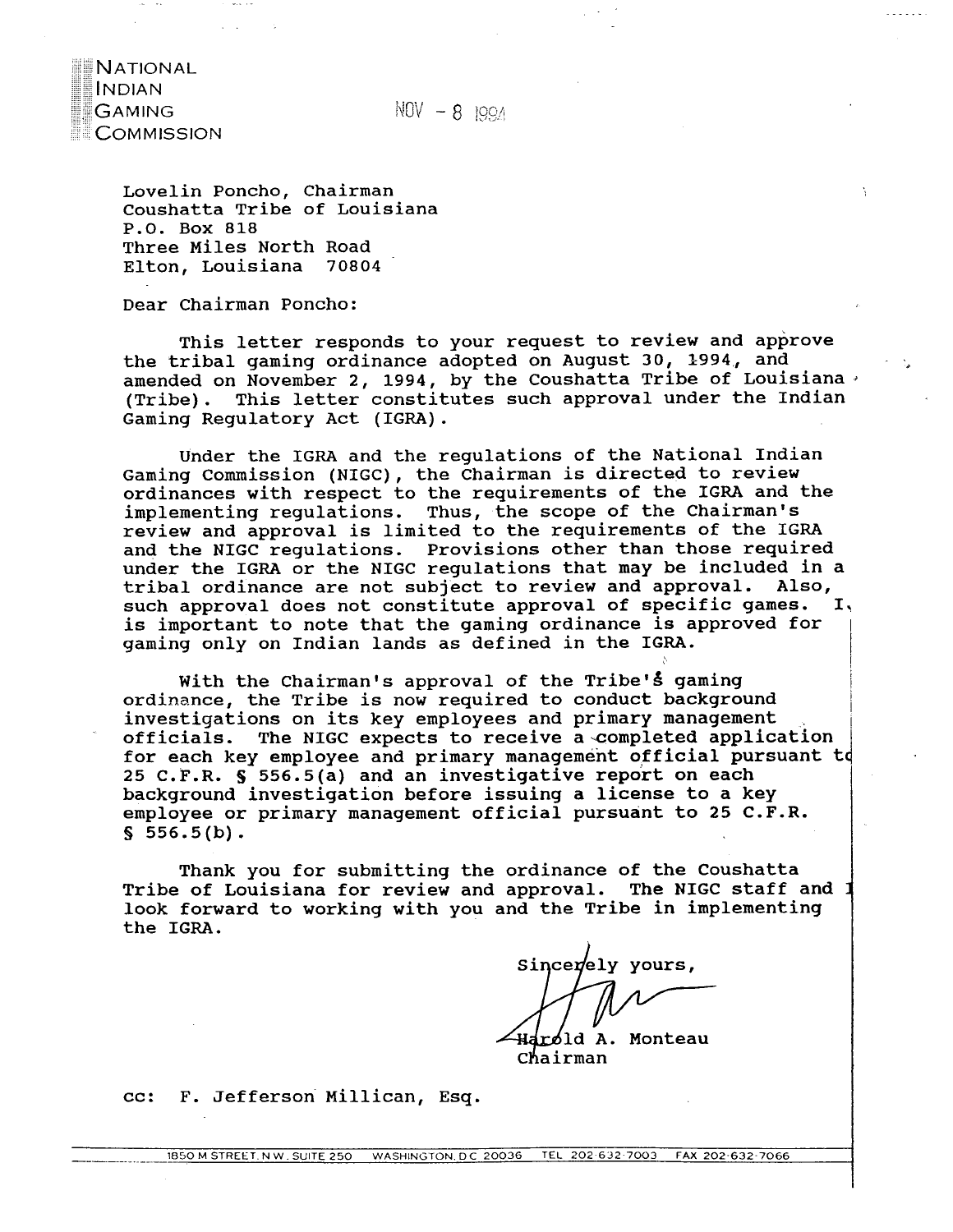#### **COUSHATTA TRIBE OF LOUISIANA**

### **RESOLUTION NO. 94- 12**

WHEREAS, the Coushatta Tribe of Louisiana is a sovereign Indian Nation and recognized as such by the United States of America, and;

WHEREAS, the Coushatta Tribal Council is the duly elected governing body of the Coushatta Tribe of Louisiana, and;

WHEREAS, the Coushatta Tribe of Louisiana is sovereign entity whose existence antedates that of the United States of America and the State of Louisiana, and

WHEREAS, an inherent part of sovereignty is the raising of revenue, and

WHEREAS, the Coushatta Tribal Government requires funds for social welfare and betterment of its people, and

WHEREAS, the Indian Gaming Regulatory Act, pub.L. 100-497, 25 U.S.C. \$2701 et seq. authorizes the Tribe to enact an Ordinance to regulate certain types of Class I1 and Class I11 gaming activities as defined in that Act on land within the jurisdiction of the Tribe, and

WHEREAS, the terms of Tribal-State compact governing Class III gaming activities on lands within the jurisdiction of the Tribe have been established in accordance with the provisions of the Indian Gaming Regulatory Act, and

WHEREAS, the Coushatta Tribe of Louisiana desires to regulate the conduct of Class **I1** and Class I11 Gaming Activities on Coushatta. Tribe of Louisiana Reservation by the enactment of Rules and Regulations as set forth in Gaming Ordinance 92-01.

NOW THEREFORE BE IT RESOLVED, by the Tribal Council that the Gaming Ordinance 92-01 be hereby enacted, in obedience to the requirement of section 11 of the Indian Gaming Regulatory Act and that any and all previous ordinances and resolutions relating to Gaming Codes be repealed, and

NOW THEREFORE BE IT' FURTHER RESOLVED, that Gaming Ordinance 92-01 includes all tribal gaming regulations pursuant to 25 C.F.R. §552.2 (d), and

BE IT **FURTHER** RESOLVED, that the Chairman, be and hereby is designated as agent for service of process, and as official recipient of a written communication reflecting the gaming activities of the Tribe, and that the agents address is P. **0.** Box 818, Three Miles North Powell Road, Elton, Louisiana, 70804, and the agents official domicile is at the Tribal Center, and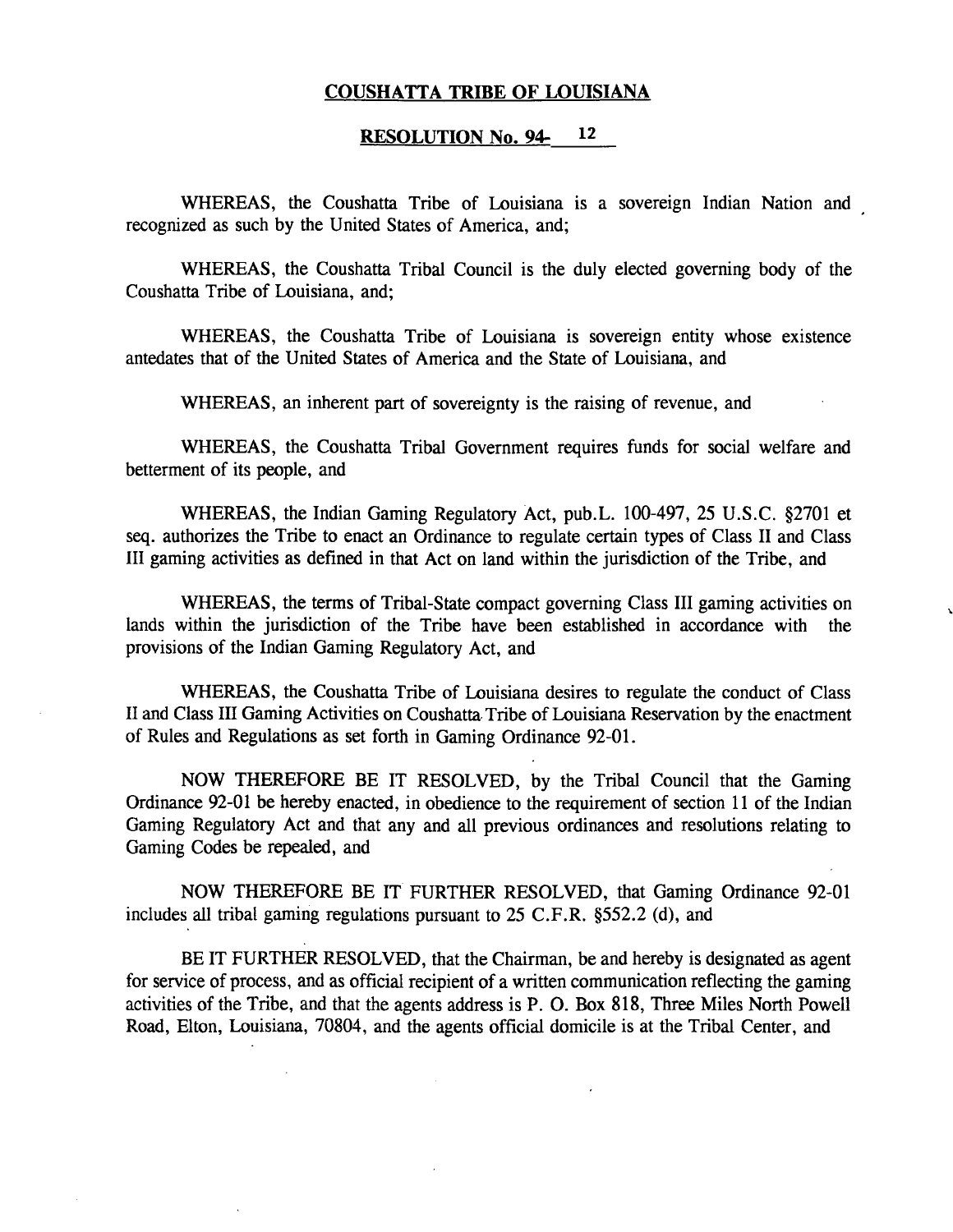BE IT FURTHER RESOLVED, that the dispute resolution procedures contained in the Tribal-State Compact apply to both Class **I1** and Class **I11** gaming activities, and

BE IT FURTHER RESOLVED, that the Louisiana State Police Department has been duly designed as the law enforcement agency to take fingerprints and process fingerprint cards pursuant to  $25$  C.F.R.  $\S 55.2$ . (h), and

BE IT FURTHER RESOLVED, that Lovelin Poncho, as the Chairman of the Coushatta Tribe of Louisiana, is hereby authorized and directed to execute and deliver such other documents and take such other actions as may be necessary and appropriate to carry out the foregoing resolutions.

## **CERTIFICATION**

This resolution was duly acted upon by the following Council Members at a

meeting held on 8-30-94 with a quorum present. LOVELIN PONCHO-Chairman J. D. LANGLEY, Vice-Chairman <u> Toni</u> BEVERLY PONCHO, Secretary-treasurer CARLTON CELESTINE, member

**ABSENT**  RODERICK JOHN, member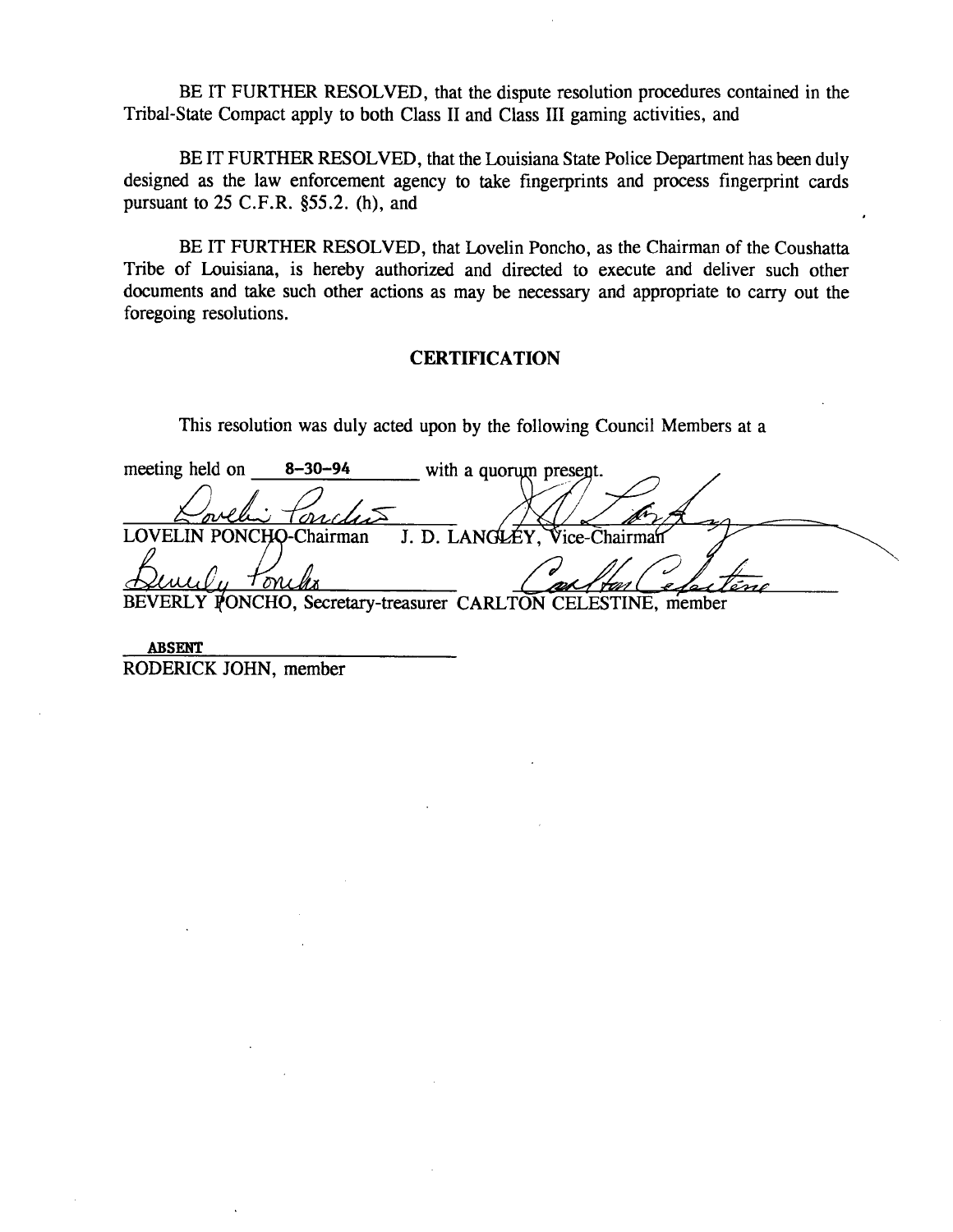# REVISED AND RESTATED COUSHATTA TRIBE OF LOUISIANA GAMING ORDINANCE NO. 92-01

1. Title. This Ordinance shall be known as the Coushatta Tribe of Louisiana Gaming Ordinance. It is promulgated pursuant to governmental authority of the Coushatta Tribe of Louisiana. This Ordinance includes all Tribal Gaming Regulatory pursuant to 25 C.F.R. **8**  522.2 (d)

2. Purpose. The government of the Coushatta Tribe of Louisiana (herein and after "Tribe"), empowered by the governmental authority set forth by the Tribe to enact ordinances, under the Coushatta Alliance Charter issued by the State of Louisiana and filed April 13, 1973 and Tribal Ordinance No. 1: An Ordinance to Establish Election Rules and Procedures of the Coushatta Tribe of Louisiana adopted April 16, 1987, hereby enacts this ordinance in order to set the terms for Class I1 and Class I11 gaming operations on tribal lands including lands acquired by the United States in trust for the benefit of the Tribe after October 17, 1988(a) if the Secretary of the Interior ("Secretary") has determined such lands to be contiguous to the Tribe's Reservation pursuant to the Indian Gaming Regulatory Act, Public Law 100-447,  $$20(a)(1), 25 U.S.C. $2719(a)(1)$  ("IGRA"), or (b) if the Secretary has made the determination required by  $$20 (b)(1)(A)$  of the IGRA, 25 U.S.C.  $$2719(b)(1)(A)$ , and the Governor of Louisiana has concurred in such determination.

3. Gaming Authorized. Class I1 and Class I11 gaming defined in the Indian Gaming Regulatory Act, P. L. 100-477, 25 U.S.C. \$2703 (7) (A) and 2703 (8)("IGRA) and by the regulations promulgated by the National Indian Gaming Commission at 25 C.F.R. Section 502.3 (as published in the Federal Register at 57 FR 12382-12393, April 9, 1992) is hereby authorized.

4. Ownership and Regulation of Gaming. The Tribe shall have the sole propriety interest in and responsibility for the conduct of any gaming operation authorized by this Gaming Ordinance. Such gaming activity shall be regulated by the Tribal Commission on gaming.

5. Use of Gaming Revenue.

(a) Net revenues as defined in 25 C. F.R. Section 502.16 from Class I1 and Class I11 gaming shall be used only for the following purposes: to fund tribal government operations and programs; provide for the general welfare of the Tribe and its members; promote tribal economic development; donate to charitable organizations; or help fund operations of local government agencies.

(b) If the Tribe elects to make per capita payments to tribal members, it shall authorize such payments only upon approval of a plan submitted to the Secretary of the Interior under 25 U. S. C. Section 2710 (b) (3).

 $\mathbf{1}$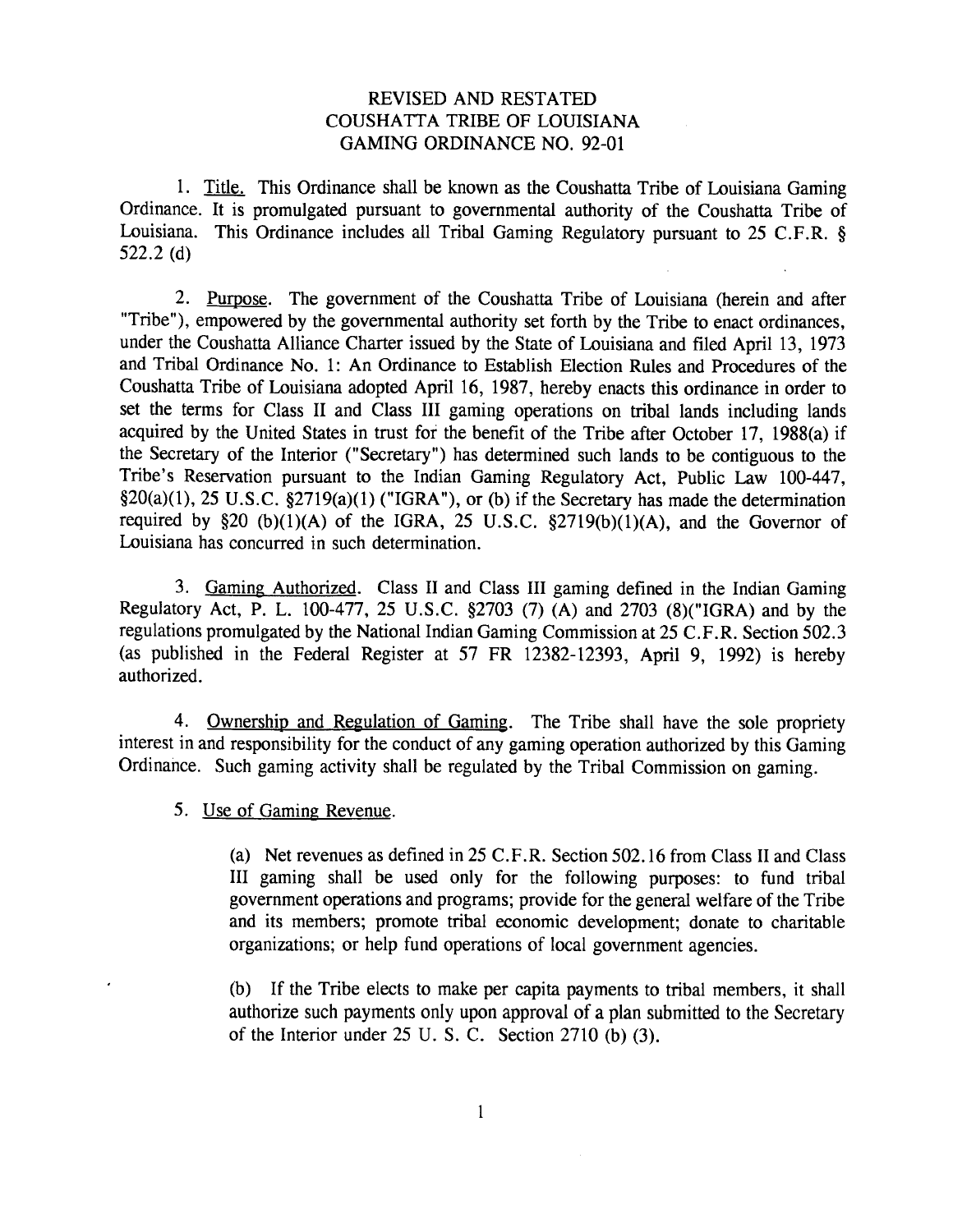## 6. Audit.

(a) The Tribe shall cause to be conducted annually an independent audit of gaming operations and shall submit the resulting audit reports to the National Indian Gaming Commission.

(b) All gaming related contracts that result in the purchase of supplies, services, or concessions in excess of \$25,000.00 annually, except contracts for professional legal and accounting services, shall be specifically included within the scope of the audit that is described in subsection A. above.

7. Protection of the Environment. Public Health and Safety. The Tribe shall ensure that Class **I1** and Class **I11** gaming facilities shall be constructed, maintained and operated in a manner that adequately protects the environment, public health and safety.

8. Gaming Commission. There is hereby created the Coushatta Tribe of Louisiana Commission on Gaming (hereinafter the "Commission"). The Commission shall consist of three (3) citizens of Louisiana, all of whom shall be appointed by the Tribal Chairman with the authorization of the Council of the Tribe. The Commission members may be members of the Coushatta Tribe of Louisiana. The initial members to be appointed shall draw lots to see who holds the two four-year terms and the one two-year term. Thereafter, each member shall serve no more than two consecutive full terms. The Commission shall select among its members, a chairperson who shall preside over the meeting of the Commission. The Commission members may be removed, upon substantive proof of wrong doing by majority vote of the Council of the Tribe.

Any member whose removal is sought shall be entitle do be notified in writing at least three (3 ) days before any vote shall be taken regarding that member's removal. Any person so notified may request an informal hearing before the Council prior to a vote on this or her removal from the Commission.

9. Gaming Commission Rule-Making Authority. The Commission may promulgate rules for the orderly transaction and conduct of its business and the substantive rules that it may determine proper concerning the issuance, revocation, and suspension of gaming licenses, the conduct and operation of the gaming activities and any other things necessary to carry out the purposes of this Ordinance. The Commission may also promulgate rules necessary to other investigations and inspections into the conduct of the games and the licenses and the maintenance of the equipment as the Commission may deem necessary and proper.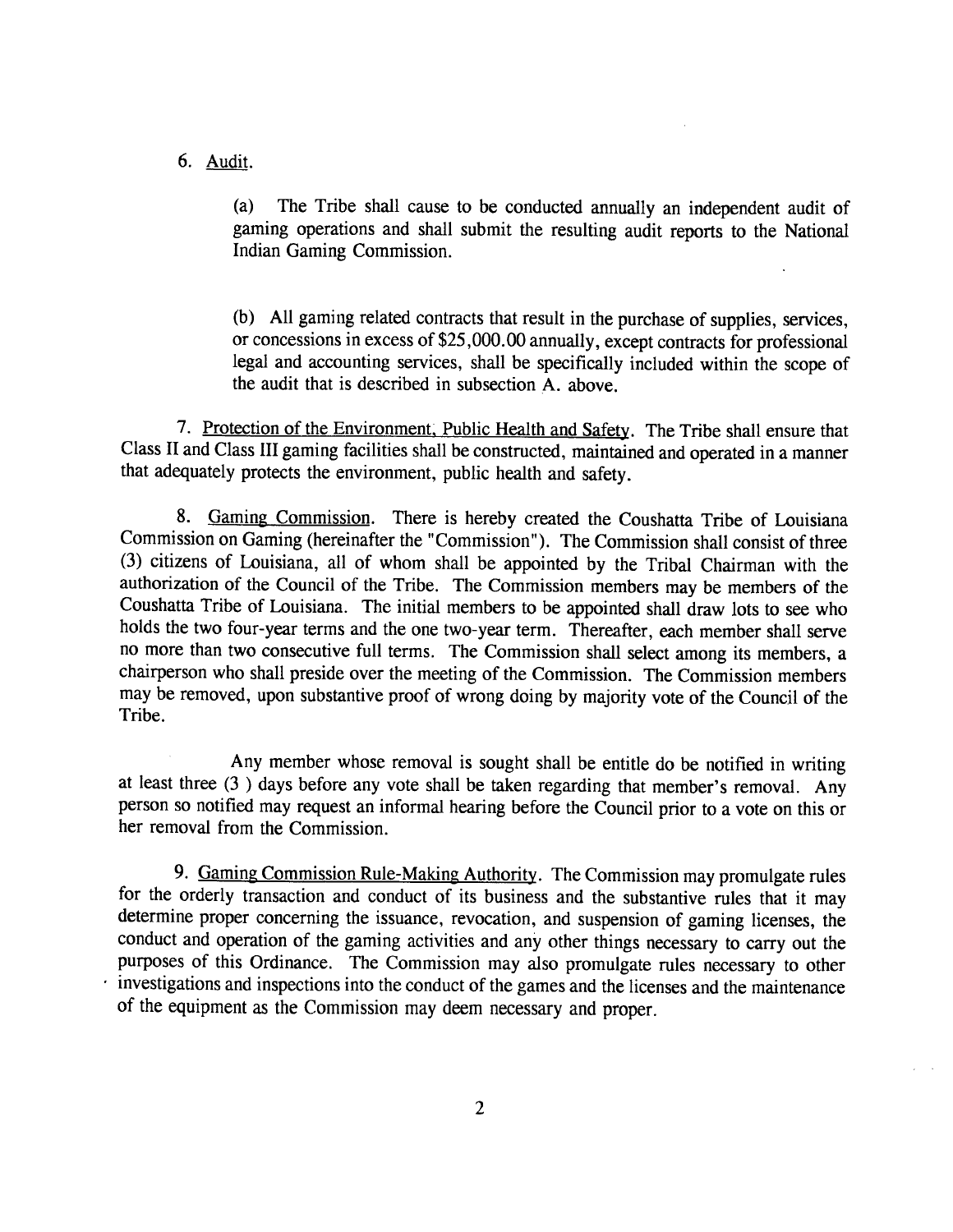10. Gaming Commission Meetings. The Commission may hold regular and special meetings at such times and places as it may deem convenient, but at least one regular meeting shall be held quarterly. A majority of the appointed members constitute a quorum of the Commission, and a special meeting may be called by any two members.

10.1 Purposes for Executive or Closed Meetings. The Commission may hold executive or closed meetings for any of the following purposes:

> (a) Considering applications for licensing when discussing the background investigations or personal information;

> (b) Meeting with gaming officials of other jurisdictions, the Attorney General and law enforcement officials relating to possible criminal violations;

> (c) Consulting with the Executive Secretary, employees and agents of the Commission concerning possible criminal violations;

> (d) Deliberations after hearing evidence on an informal consultation of a contested case necessary to reach a decision; and

> (e) Discussing business strategies of a licensee or pricing strategies of a licensee or an applicant for a license if public discussion may be harmful to the competitive position of the licensee or applicant for a license for the purpose of overseeing and defining gaming contracts.

11. Executive Secretary of Commission. The Commission shall appoint an Executive Secretary who shall be responsible for the conduct of the Commission's administrative matters. The Commission shall enter into a contract of employment and set the annual salary of the Executive Secretary.

12. Commission Powers.

(a) Issue licenses, oversee and define the contract of the licensees;

(b) Inspect and examine all premises where gaming is conducted or gaming devises or equipment are sold or distributed;

(c) Inspect, examine, and photocopy all papers, books, and records of applicants and licensees and require verification of income, and all provisions of this Ordinance;

- (d) Contract for such legal counsel to advise it as it may choose;
- *(e)* Suspend, or revoke for cause, any gaming license; and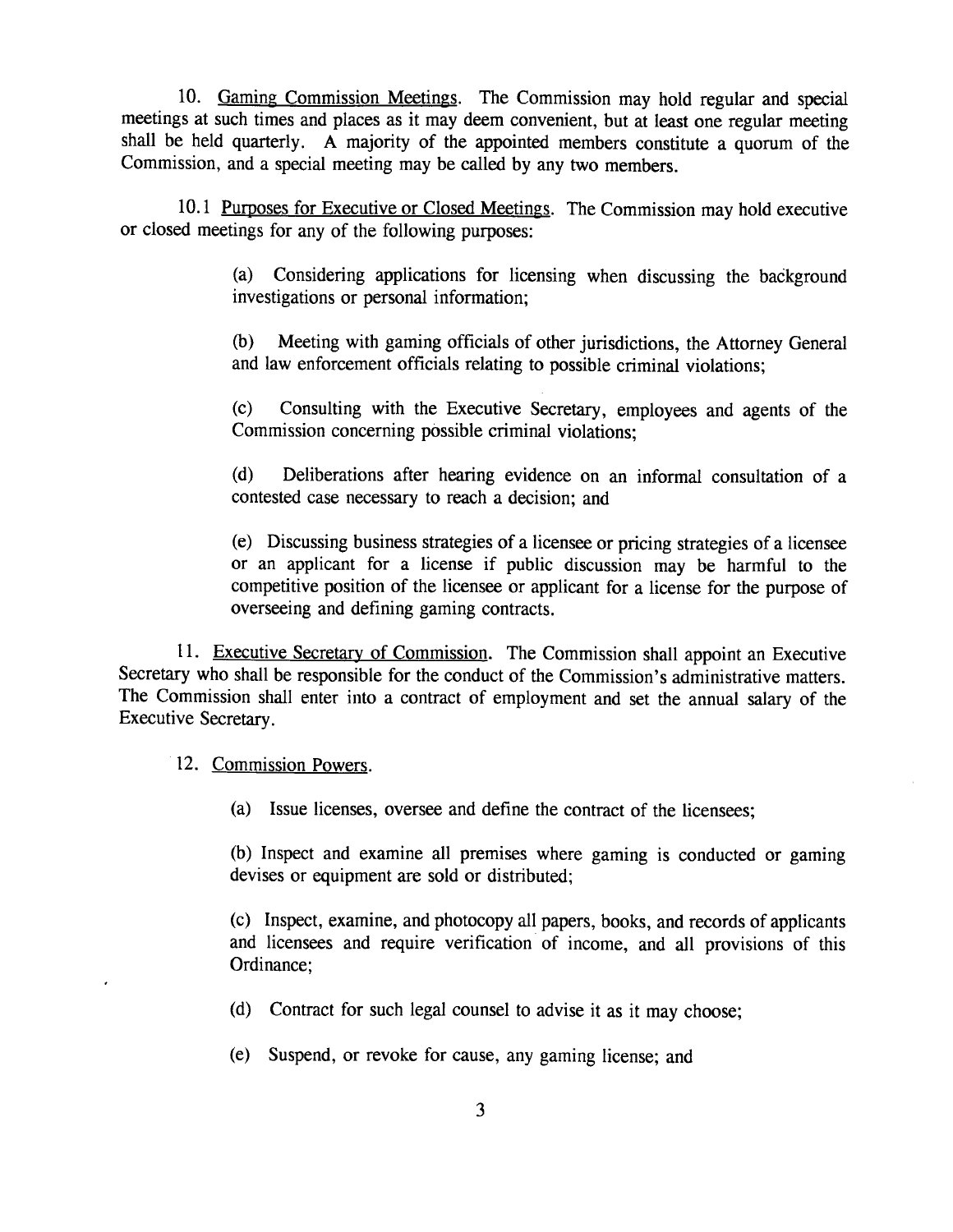(f) Require all primary management personnel and key employees of all management personnel to undergo investigations.

(g) Enforce preferential treatment to Native Americans, then persons domiciled in the State of Louisiana, as per the provisions of the Tribal-State Compact.

13. Appeal of Commission Actions. Any action of the Commission is subject to appeal to a court of competent jurisdiction. Notice of Appeal shall be filed in writing with the Commission and Clerk of Court, within ten (10) days from written notice of any action of the Commission. Failure to timely file an appeal shall make the action final.

14. Disclosure Reauired. **A** disclosure of total ownership document shall be required to accompany all applications for licenses as an operator.

15. Approval of Licenses. The Commission may approve or disapprove any application for license, depending upon whether it deems the applicant a suitable person to hold the license and whether it considers the proposed location suitable. Among other things, failure of the applicant to provide information necessary to allow consideration into his background, is grounds for denial of the license.

16. Conflict of Interest. No officer, agent, or employee of the Commission may hold a license under this Ordinance if the duties of such office, agency, or employment have to do with the enforcement of the gaming laws and rules. This prohibition applies to the Commission, all of its employees and all law enforcement officials and officers. No licenses may employ any person in any capacity while that person is in the employment of a law enforcement agency or the Commission.

17. Application **Fee.** The Commission may establish an application **fee** which shall include the cost of investigation. The fee may vary with the type of license for which application is made and is non-refundable. The application form will be promulgated by the Commission and shall include a waiver of any right of confidentiality and shall allow access to law enforcement records of any state. The waiver of confidentiality shall extend to any financial or personnel record wherever maintained.

18. Reimbursement to Commission for Investigation. Any applicant for a license under this Ordinance shall reimburse the Commission for any costs of investigation over and above the initial licensure fee charged at the time of application to determine if he is a suitable licensee under this Ordinance. By signing and filing an application for a license, the applicant authorizes the Commission to obtain information from other states regarding prior license applications, or conduct of the applicant of any of its shareholders, partners, agents, or employees in those states. The State and the National Indian Gaming Commission shall be notified of the results of all such investigations.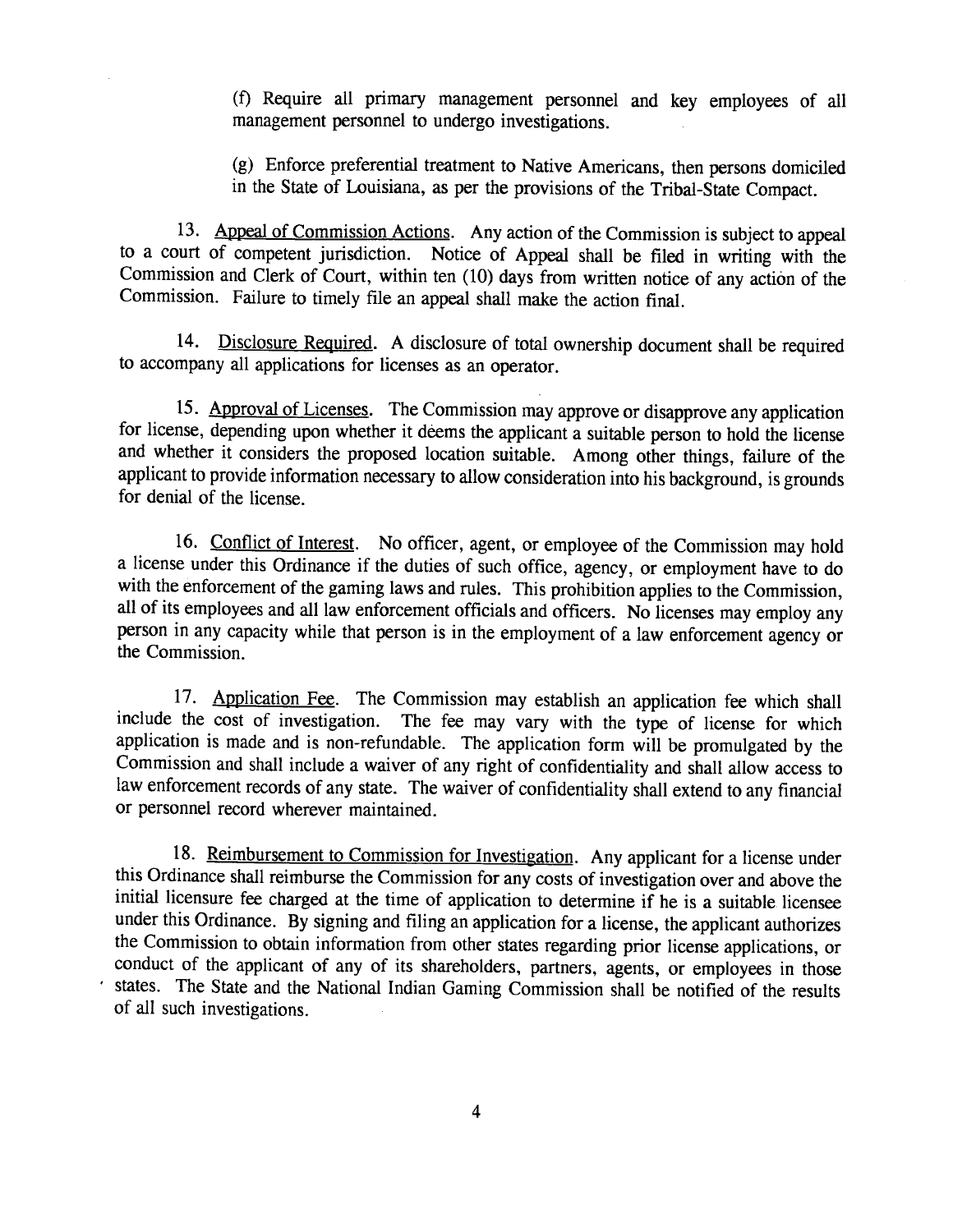19. Licensee for Kev Employees and Primary Manapement Officials. The Commission shall ensure that the policies and procedures set out in this section are implemented with respect to key employees and primary management officials employed at any Class **I1** or Class **I11**  gaming enterprise operated on Indian Lands.

- A. Definitions for the purposes of this section, the following definitions apply:
	- 1. Key employee means:
		- a. A person who performs one or more of the following functions:
			- (1) Bingo caller
			- (2) Counting room supervisor
			- **(3)** ' Chief of security
			- (4) Custodian of gaming supplies or cash
			- *(5)* Floor manager
			- (6) Pit boss
			- **(7)** Dealer
			- (8) Croupier
			- (9) Approver of credit
			- (10) Custodian of gambling devices including persons with access to cash and accounting records within such devises; or

b. If not otherwise included, any other person whose total cash compensation is in excess of \$50,000.00 per year; or

c. If not otherwise included, the four most highly compensated persons in the gaming operation.

2. Primary management official means:

a. The person having management responsibility for a management contract;

- b. Any person who has authority;
	- (1) To hire and fire employee; or
	- (2) To set up working policy for the gaming operation; or

c. The chief financial officer or other person who has financial management responsibility.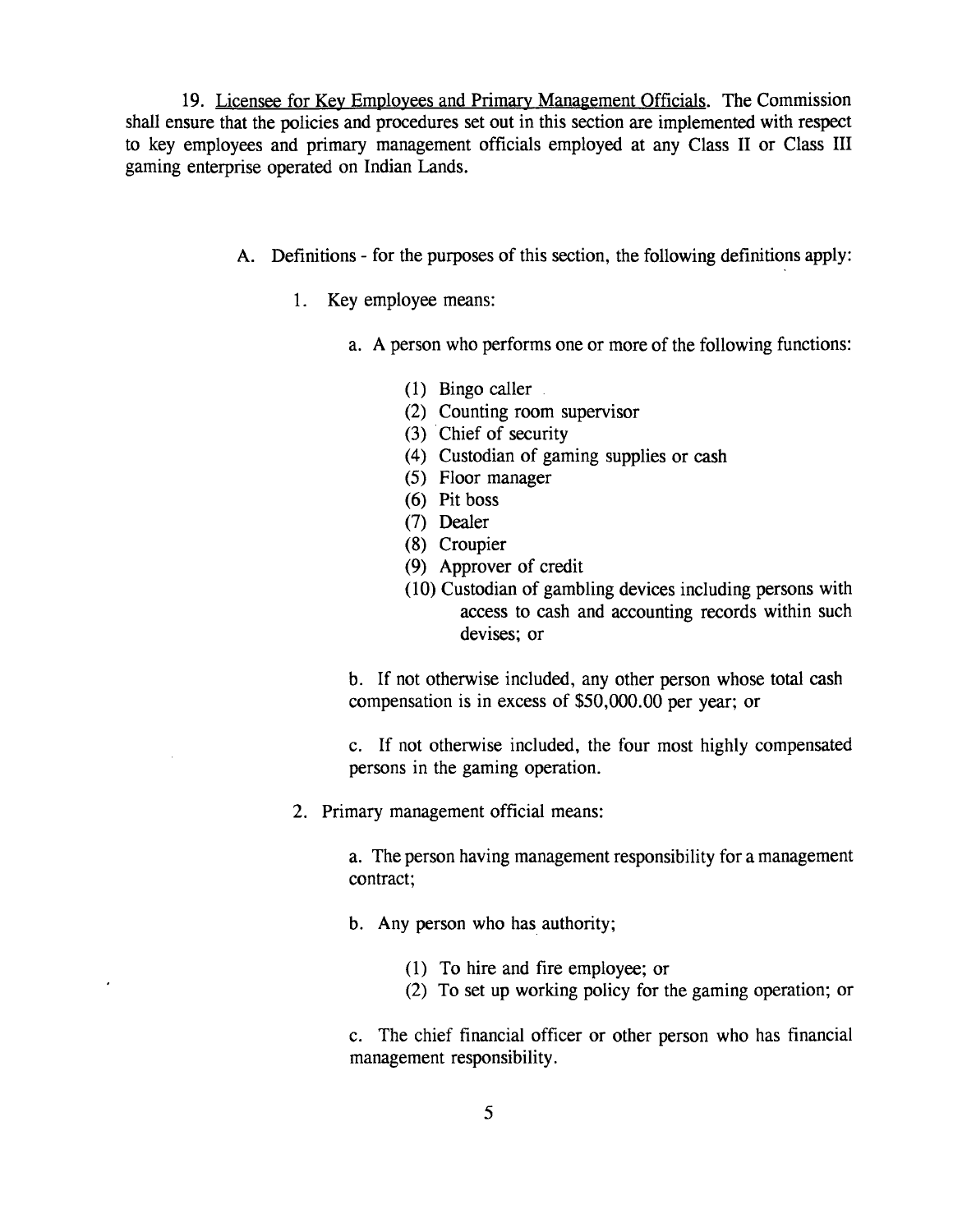## B. Application forms

1. The following notice shall be placed on this application form for a key employee or a primary management official before that form is filled out by an applicant:

In compliance with the Privacy Act of 1974, the following information is provided: solicitation of the information on this form is authorized by 25 U.S.C. 2701 et seq. The purpose of the requested information is to determine the eligibility of individuals to be employed in a gaming operation. The information will be used by National Indian Gaming Commission members and staff who have need for the information in the performance of their official duties. The information may be disclosed to appropriate Federal, Tribal, State, local, or foreign law enforcement and regulatory agencies when relevant to civil, criminal or regulatory investigations or prosecutions or when pursuant to a requirement by a tribe or the National Indian Gaming commission in connection with the hiring or firing of an employee, the issuance or revocation of a gaming license, or gaming operation. Failure to consent to the disclosures indicated in this notice will result in a tribe's being unable to hire you in a primary management official or key employee position.

The disclosure of your social security number (SSN) is voluntary. However, failure to supply a SSN may result in errors in processing your application.

*2.* Existing key employees and primary management official shall be notified in writing that they shall either:

> a. Complete a new application form that contains a Privacy Act notice; or

> b. Sign a statement that contains the Privacy Act notice and consent to the routine uses described in that notice.

**3.** The following notice shall be placed on the application form for a key employee or a primary official before that form is filled out by an applicant.

A false statement on any part of'your application may be grounds for not hiring you, or for firing you after you begin work. Also, you may be punished by fine or imprisonment. (U.S. Code, Title 18, Section 1001).

4. The commission shall notify in writing existing key employees and primary management officials that they shall either: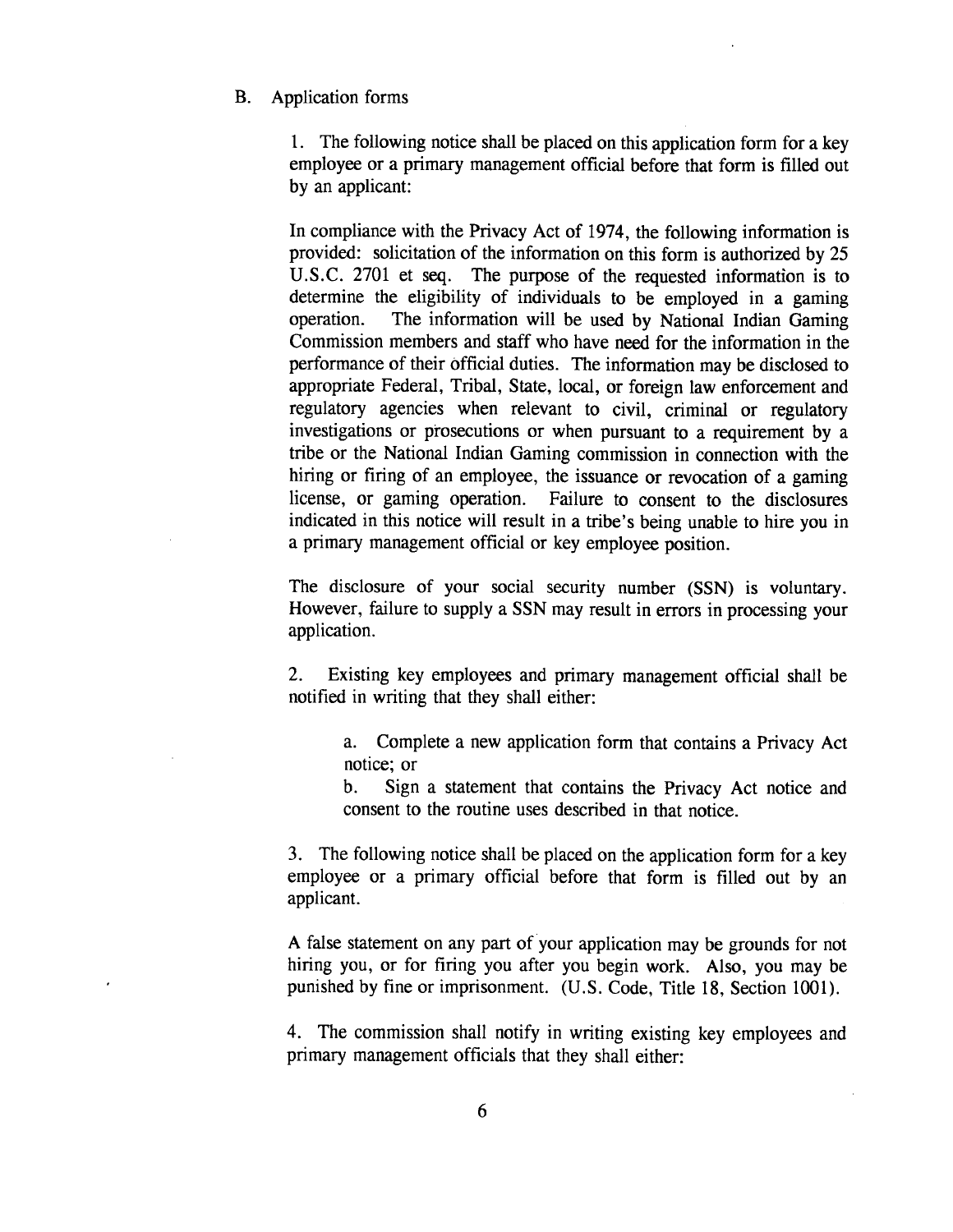a. Complete a new application form that contains a notice regarding false statements; or

b. Sign a statement that contains the notice regarding false statements.

#### C. Background Investigations

1. The Commission shall request from each primary management official and from each key employee all of the following information:

> a. Full name, other names used (oral or written), social security number(s), birth date, place of birth, citizenship, gender, all languages (spoken or written);

> b. Currently and for the previous 5 years; business and employment positions held, ownership interests in those businesses, business and residence addresses, and drivers license numbers;

> c. The names and current addresses of at least three personal references, including one personal reference who was acquainted with the applicant during each period of residence listed under paragraph  $(1)(b)$  of this section;

d. Current business and residence telephone numbers;

e. A description of any existing and previous business relationships with Indian tribes, including ownership interests in those businesses;

f. A description of any existing or previous business relationships with the gaming industry generally, including ownership interests in those businesses;

g. The name and address of any licensing or regulatory agency with which the person has filed an application for a license or permit related to gaming, whether or not such license or permit was granted;

h. For each felony for which there is an ongoing prosecution or each conviction, the charge, the name and address of the court involved, and the date and disposition if any;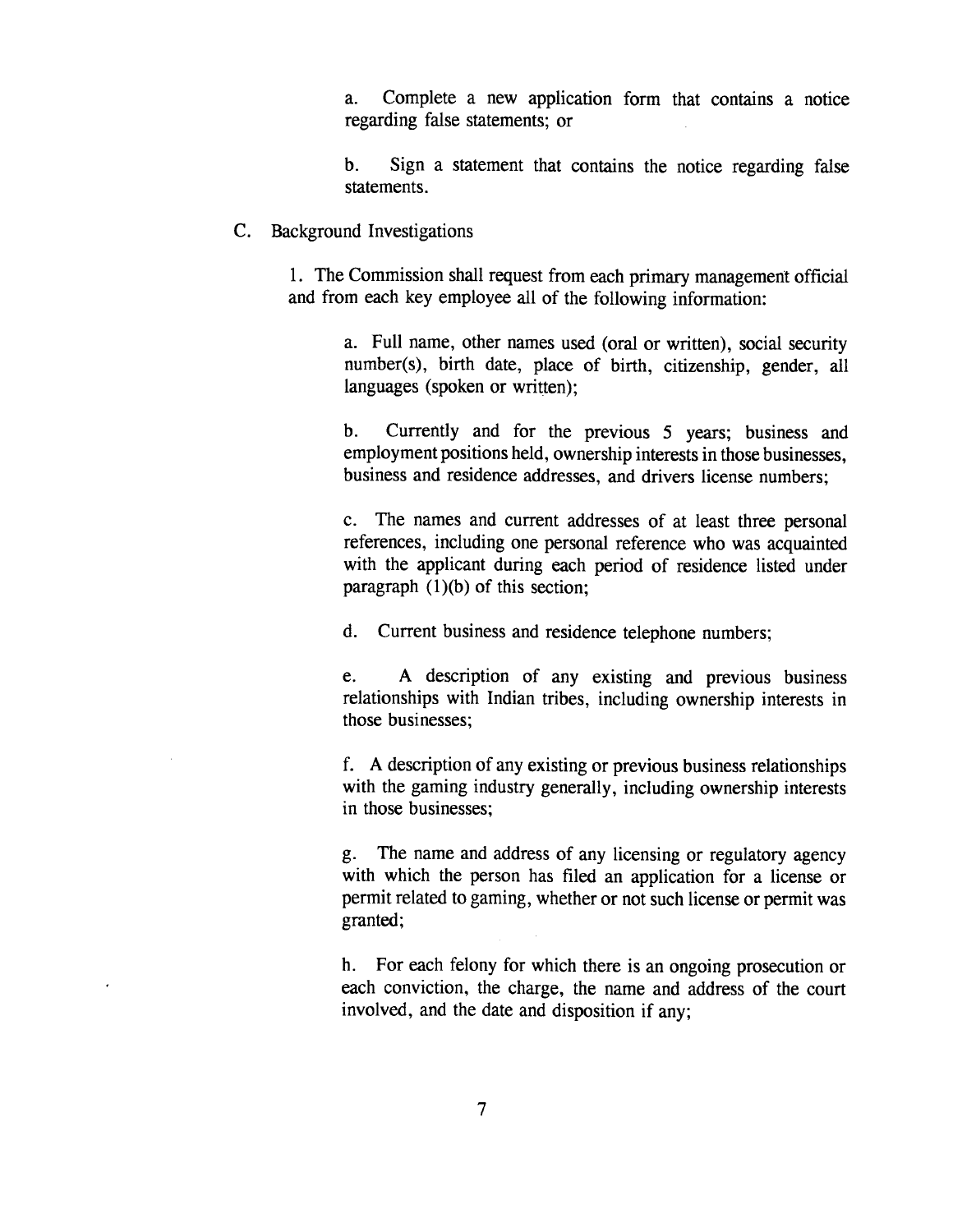i. For each misdemeanor conviction or ongoing misdemeanor prosecution (excluding minor traffic violations) within 10 years of the date of the application, the name and address of the court involved and the date and disposition;

j. For each criminal charge (excluding minor traffic charges), whether or not there is a conviction, if such criminal charge is within 10 years of the date of the application and is not otherwise listed pursuant to paragraph  $(1)(h)$  or  $(1)(j)$  of this section, the criminal charge, the name and address of the court involved and the date and disposition;

k. The name and address of any licensing or regulatory agency with which the person has filed an application for an occupational license or permit, whether or not such license or permit was granted;

- 1. A current photograph;
- m. Any other information the Tribe deems relevant; and

n. Fingerprints consistent with procedures adopted by the Tribe according to 25 C.F.R. Section 522, 2(h), will be taken by the Louisiana State Police Department.

**2.** The Coushatta Tribe of Louisiana through the Commission as set forth herein shall be solely responsible for the conduct of the background investigations and the suitability of the determination as determined herein. The Commission shall conduct a sufficient investigation to make a determination under subsection D. below. In conducting a background investigation, the Commission shall promise to keep confidential the identity of each person interviewed in the course of the investigation.

> **D.** Eligibility Determination - The Commission shall review a person's prior activities, criminal record, if any, and reputation, habits and associations to make a finding concerning the eligibility of a key employee or primary management official for employment in a gaming operation. If the Commission determines that employment of the person poses a threat to the public interest or to the effective regulation or gaming, or creates or enhances dangers of unsuitable, unfair, or illegal practices and methods and activities in the conduct of gaming, a tribal gaming operations shall not employ that person in a key employee or primary management official position.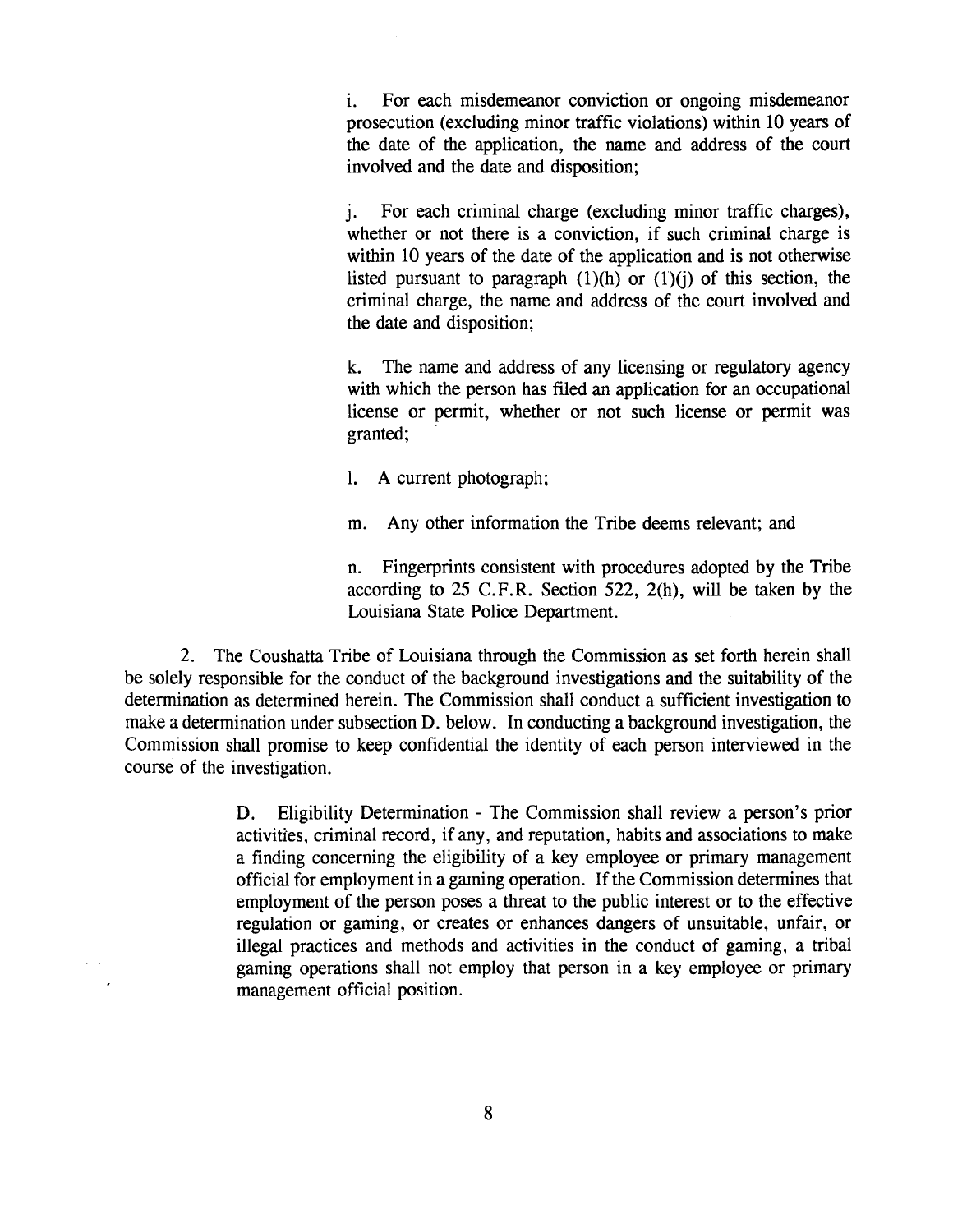E. Procedures for Forwarding Applications and Reports for Key Employees and Primary Management Officials to the National Indian Gaming Commission:

1. When a key employee or primary management official work at a gaming operation authorized by this ordinance, the Commission shall forward to the National Indian Gaming Commission a completed application for employment and conduct the background investigation and make the determination referred to in subsection D of this section.

2. The commission shall forward the report referred to in subsection F. of this section to the National Indian Gaming Commission within 60 days after an employee begins work or within 60 days of the approval of this ordinance by the Chairman of the National Indian Gaming Commission.

3. The Commission shall not employ as a key employee or primary management official a person who does not have a license after 90 days.

F. Report to the National Indian Gaming Commission:

1. Pursuant to the procedures set out in subsection E. of this section, the Commission shall prepare and forward to the National Indian Gaming Commission an investigative report on each background investigation. An investigative report shall include all of the following:

a. Steps taken in conducting a background investigation;

b. Results obtained;

c. Conclusions reached; and

d. The basis for those conclusions.

2. The Commission shall submit, with the report, a copy of the eligibility determination made under subsection D. of this section.

**3.** If a license is not issued to an applicant, the Commission:

a. Shall notify the National Indian Gaming Commission; and

b. May forward copies of its eligibility determination and investigative report (if any) to the National Indian Gaming Commission for inclusion in the Indian Gaming Individuals Records System.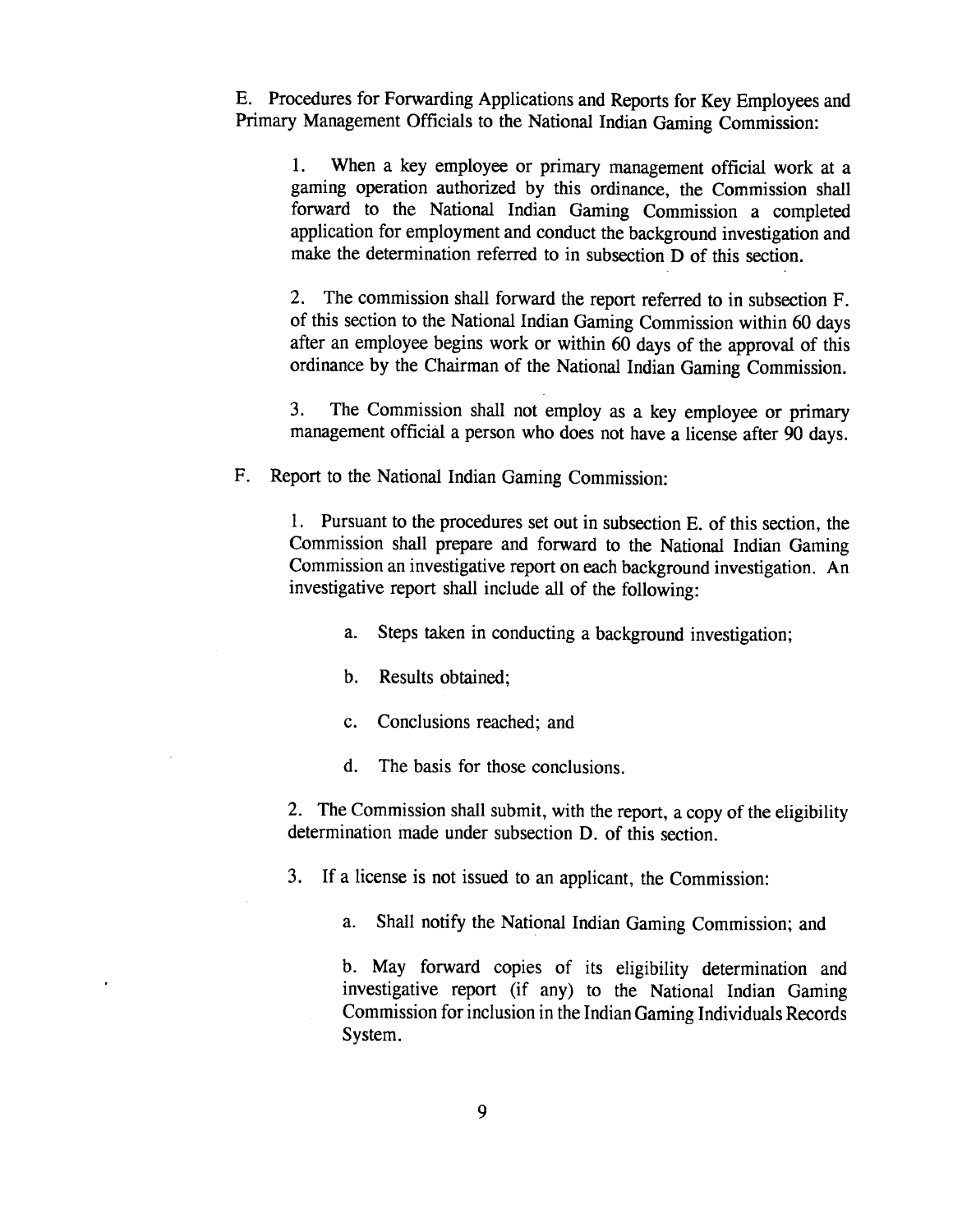4. With respect to key employees and primary management officials, the Commission shall retain applications for employment and reports (if any) of background investigations for inspection by the Chairman of the National Indian Gaming Commission or his or her designation for no less than three (3) years from the date of termination of employment.

# G. Granting a Gaming License:

1. If, within a thirty **(30)** day period after the National Indian Gaming Commission receives a report, the National Indian Gaming Commission notifies the Commission that it has no objection to the issuance of a license pursuant to a license application filed by a key employee or a primary management official for whom the Commission has provided an application and investigative report to the National Indian Gaming Commission, the Commission may issue a license to such applicant.

2. The Commission shall respond to a request for additional information from the Chairman of the National Indian Gaming Commission concerning a key employee or a primary management official who is the subject of a report. Such a request shall suspend the 30-day period under paragraph G. 1. of this section until the Chairman of the National Indian Gaming Commission receives the additional information.

3. If, within the thirty (30) day period described above, the National Indian Gaming Commission provides the Commission with a statement itemizing objections to the issuance of a license to a key employee or to a primary management official for whom the Commission has provided an application and investigative report to the National Indian Gaming Commission, the Commission shall reconsider the application, taking into account the objections itemized by the National Indian Gaming Commission. The Commission shall make the final decision whether to issue a license to such applicant.

H. License Suspension:

1. If, after the issuance of a gaming license, the Commission receives from the National Indian Gaming Commission reliable information indicating that a key employee or a primary management official is not eligible for employment under subsection D. above, the Commission shall suspend such license and shall notify in writing the licensee of the suspension and the proposed revocation.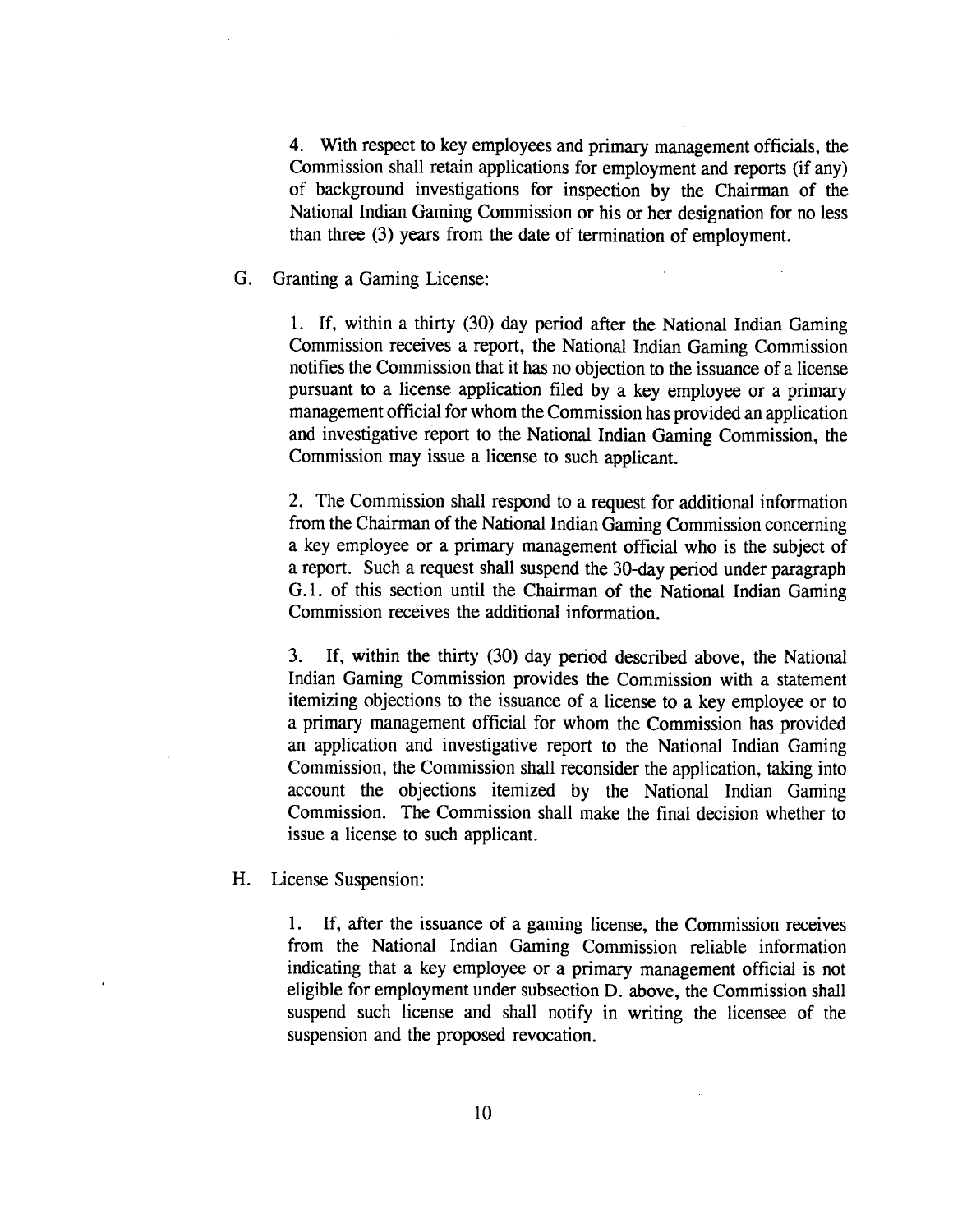2. The Commission shall notify the licensee of a time and a place for a hearing on the proposed revocation of a license. .

3. After a revocation hearing, the Commission shall decide to revoke or to reinstate a gaming license. The Commission shall notify the National Indian Gaming Commission of its decision.

20. License Locations. The Commission shall issue a separate license to each place, facility, or location on Indian lands where Class I1 or Class **I11** gaming is conducted under this ordinance.

21. Age Limit for Players. Any participant in any Class III authorized games of chance shall be twenty-one (21) or older at the time of his or her participation.

22. Exemption from 15 U.S.C. Section 1171. Pursuant to Section 2 of an Act of Congress of the United States entitled "An Act to prohibit transportation of gambling devices in interstate and foreign commerce", approved January 2, 1951, designated 15 U.S.C. Sections 1171 to 1177, inclusive, and in effect January 1, 1989, the Tribe, acting by and through its elected members, does hereby, and in accordance with and in compliance with the provisions of Section 2 of the Act of Congress, declare and proclaim that it is exempt from the provisions of Section 2 of that Act of Congress of the United States as above mentioned, as regards gaming devices operated and used within the Reservation. This exemption shall be effective upon the execution of a Tribal-State compact for gaming pursuant to the Indian Gaming Regulatory Act.

23. **Exemption from 15 U.S.C. Section 1171 to 1177.** All shipments of gaming devices, including video gaming devices, onto this reservation, the registering, recording and labeling of which has been duly had by the manufacturer of dealer thereof in accordance with Sections 3 and **4** of an Act of Congress of the United States entitled "An Act to prohibit transportation of gambling devices in interstate and foreign commerce," approved January 2, 195 1, designated as 15 U.S.C. Sections 1171 to 1177, inclusive, and in effect on January 1, 1989, shall be deemed legal shipments thereof, for use only within the Reservation. (This section shall take effect upon the execution and approval of a Tribal-State compact pursuant to 25 U.S.C. Section 11, 1701, et. seq.). This exemption shall be effective upon the execution of a Tribal-State compact for gaming pursuant to the Indian Gaming Regulatory Act.

**24.** Illegal Games and Activities. It is unlawful for any person playing or conducting any authorized game of chance, conducted by a licensee to:

(a) Use bogus or counterfeit chips, tokens, devices or coins;

(b) Employ or have on one's person any cheating device to facilitate cheating in any game of chance;

(c) Use an fraudulent scheme or technique; or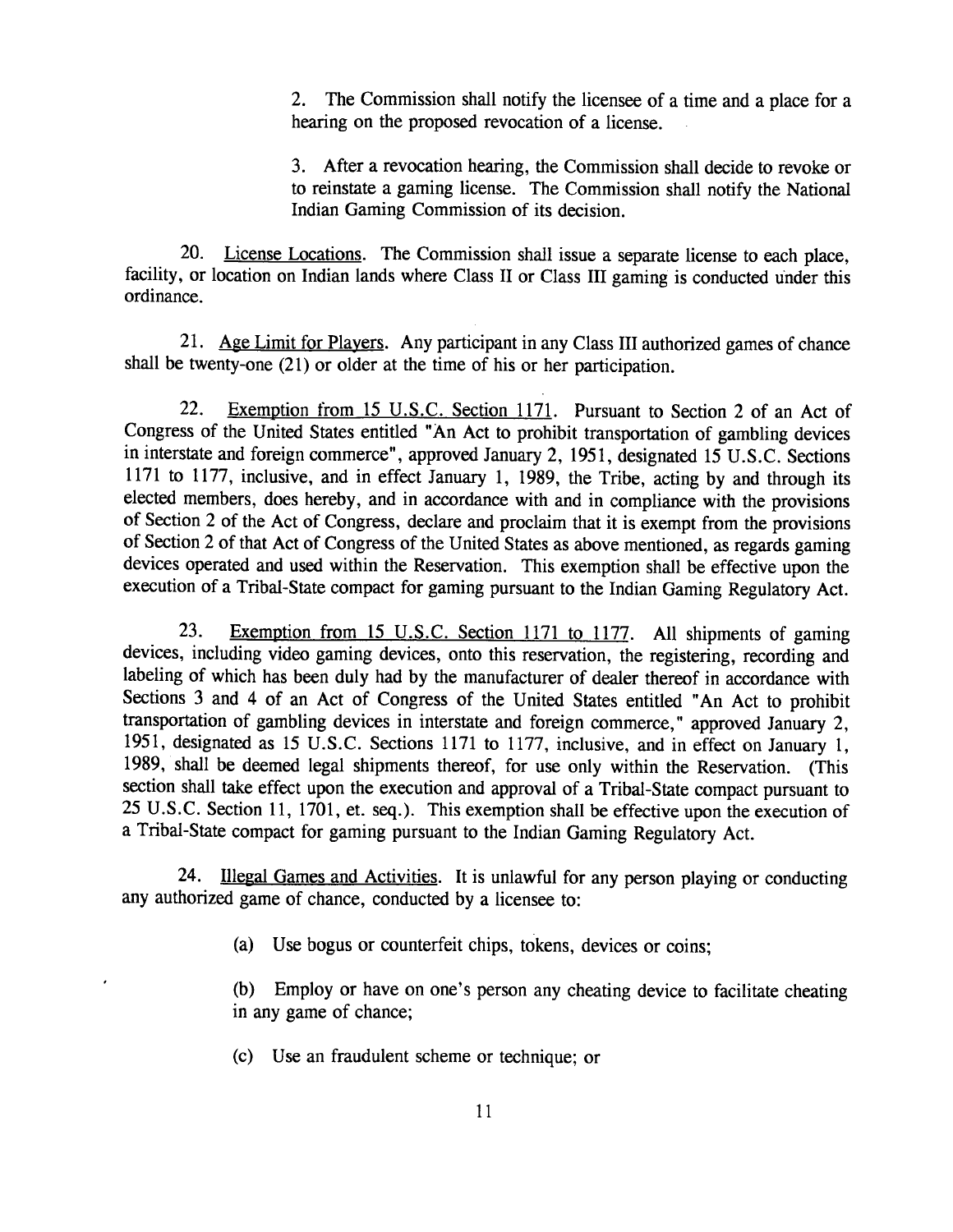d) Have located on the premises, equipment for gaming that is not licensed by the Commission under this Ordinance except equipment exempted by the Commission, this Ordinance or other statutes.

19. The discussion of the premises, equipment for gaming that is not licensed by<br>19. the Commission under this Ordinance except equipment exempted by the<br>19. Commission, this Ordinance or other statutes.<br>25. <u>Records of Co</u> 25. Records of Commission. Information and records of the Commission on gaming enumerated by this section are confidential and may not be disclosed except pursuant to a court order. No person may use a subpoena, discovery or other applicable statutes to obtain such information or records. Information and records considered confidential include:

(a) **Tax** returns of individual licensees;

(b) Applications, credit, medical and security reports of applicants for licenses and other persons seeking or doing business with the Commission;

(c) Marketing, financial or sale data, the disclosure of which may be harmful to the competitive position of the Tribe tribal gaming, its licensees or persons seeking or doing business with the Commission; and

(d) Audit work papers, worksheets and auditing procedures used by the Commission, its agents or employees.

26. Communications Between Commission and Council. Communications between the Commission and the Council relating to licensing, disciplining of licensees, or violations by licensees, or violations by licensees are privileged and confidential if made lawfully and in the course of and in furtherance of the business of the Commission on gaming, except pursuant to court order after an incamera review. The Council, the Commission or any member of the Commission may claim this privilege.

**27.** Exclusion or Ejection of Certain Persons from Gaming Establishment. The tribe hereby declares that the exclusion or ejection of certain persons from licensed gaming establishment is necessary to carry out the policies of this Ordinance and to maintain effectively the strict regulation of licensed gaming.

The Commission may provide for the establishment of a list of persons who are to be excluded or ejected from any licensed gaming establishment, including any person whose presence in the establishment is determined to pose a threat to the interest of the Tribe, the State or to licensed gaming. In making the determination for exclusion, the Commission may consider any of the following:

> (a) Prior conviction of a felony, a misdemeanor involving moral turpitude or a violation of the gaming laws of any state, the United States, any of its possessions or territories including Indian Tribes;